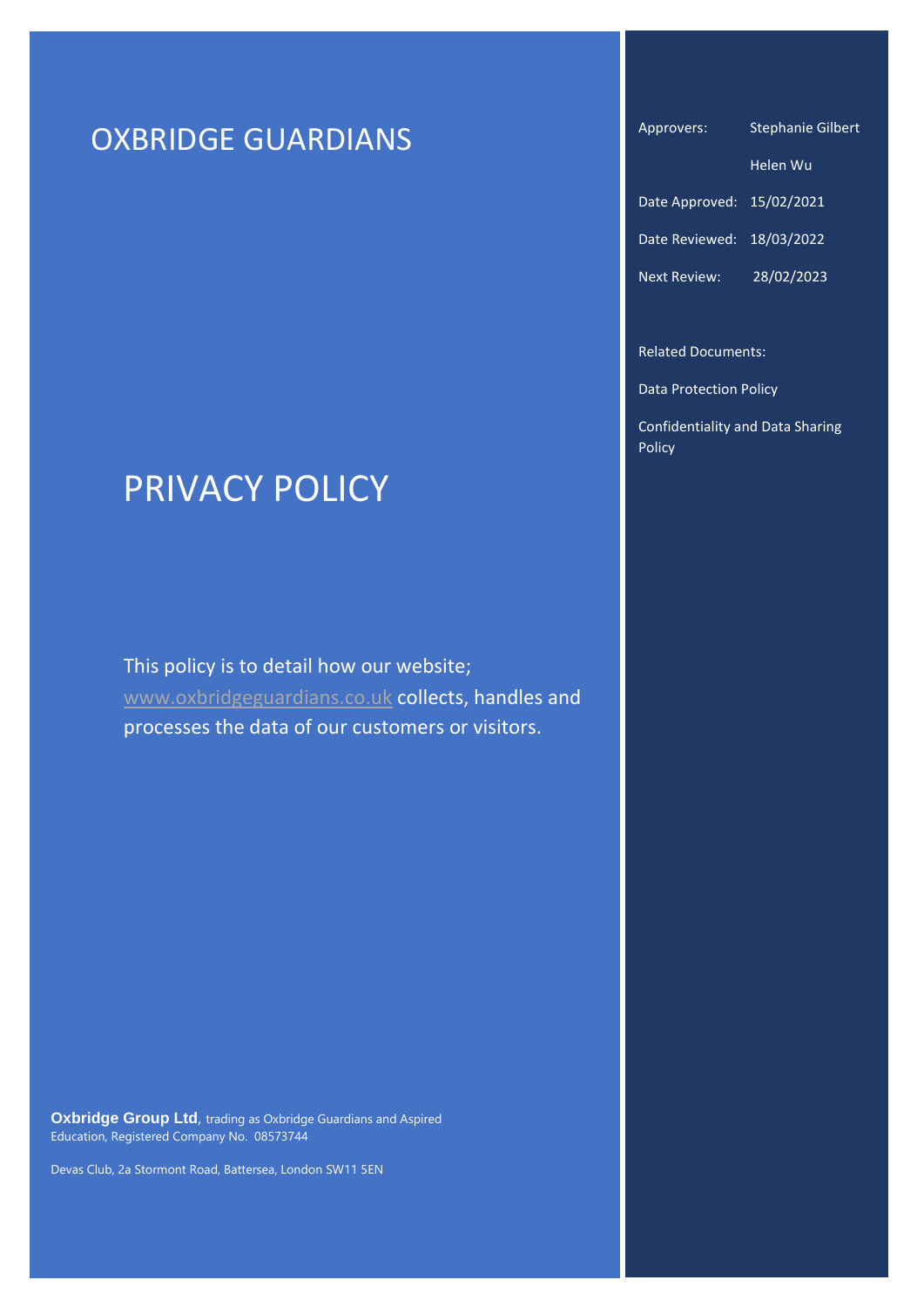

| Contents                                                              |  |
|-----------------------------------------------------------------------|--|
|                                                                       |  |
|                                                                       |  |
|                                                                       |  |
|                                                                       |  |
|                                                                       |  |
|                                                                       |  |
|                                                                       |  |
|                                                                       |  |
|                                                                       |  |
|                                                                       |  |
|                                                                       |  |
|                                                                       |  |
|                                                                       |  |
|                                                                       |  |
|                                                                       |  |
| What automated decision making and/or profiling we do with user data5 |  |
|                                                                       |  |
|                                                                       |  |
|                                                                       |  |

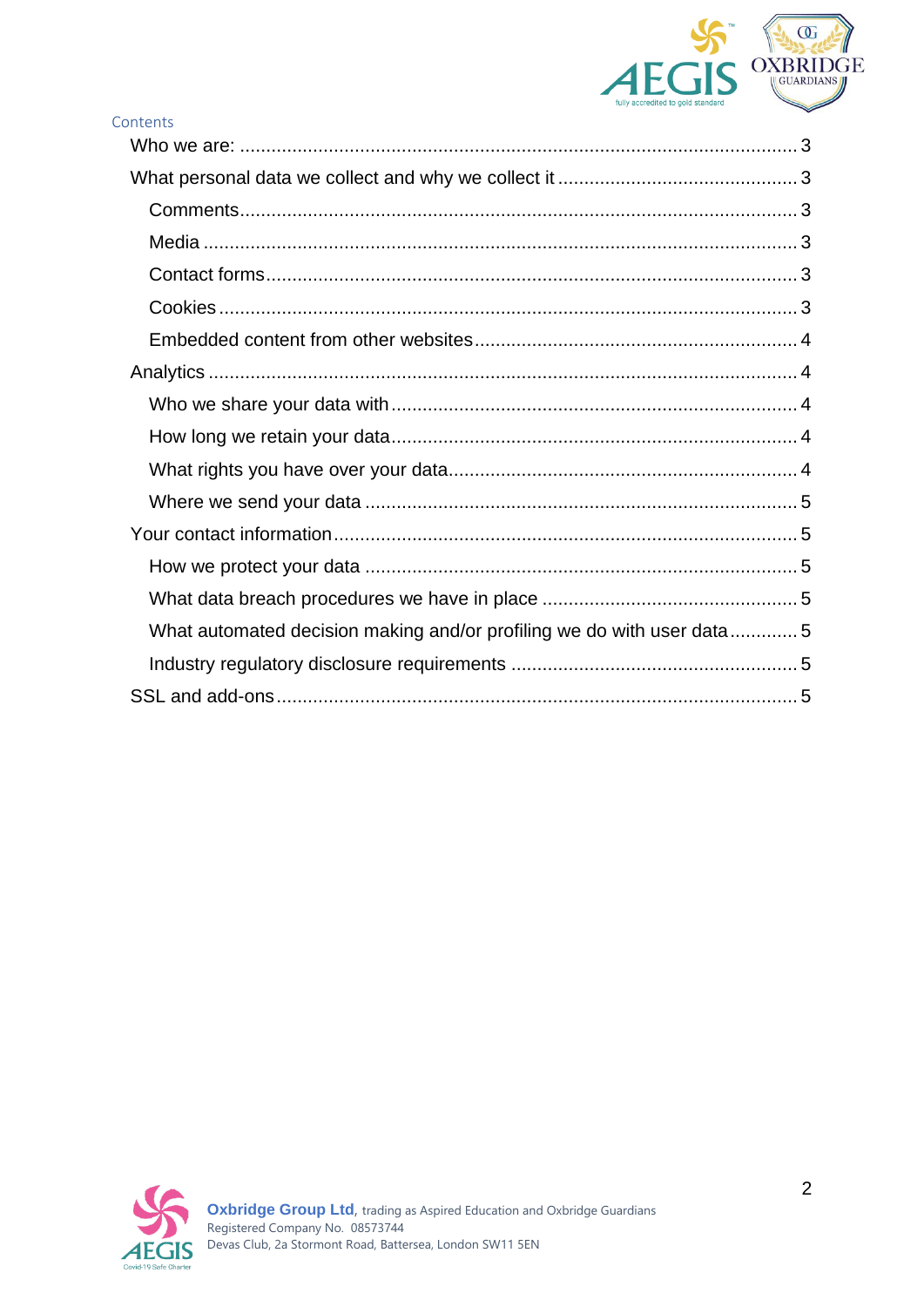

# <span id="page-2-0"></span>Who we are:

Our website address is[: https://www.oxbridgeguardians.co.uk](https://www.oxbridgeguardians.co.uk/)

Our Registered Company Address is: Oxbridge Group Ltd (t/a: Oxbridge Guardians and Aspired Education) Dockett, Towpath, Shepperton, England, TW17 9LL

Our office address is: Oxbridge Group Ltd (t/a: Oxbridge Guardians and Aspired Education) Devas Club, 2a Stormont Road, Battersea, London SW11 5EN

# Our Company Registration Number is: 08573744

Our Data Protection Officer is Helen Wu[: helen.wu@oxbridgeguardians.co.uk,](mailto:helen.wu@oxbridgeguardians.co.uk) if you have any privacy specific concerns you can contact her directly.

# <span id="page-2-1"></span>What personal data we collect and why we collect it

#### <span id="page-2-2"></span>Comments

When visitors leave comments on the site we collect the data shown in the comments form, and also the visitor's IP address and browser user agent string to help spam detection.

An anonymized string created from your email address (also called a hash) may be provided to the Gravatar service to see if you are using it. The Gravatar service privacy policy is available here: https://automattic.com/privacy/. After approval of your comment, your profile picture is visible to the public in the context of your comment.

## <span id="page-2-3"></span>Media

If you upload images to the website, you should avoid uploading images with embedded location data (EXIF GPS) included. Visitors to the website can download and extract any location data from images on the website.

## <span id="page-2-4"></span>Contact forms

If you input data using our contact forms (such as enquiry, application or contact us) your information will only be used for the purpose which you have given. With any application form, clear consent is asked for storage of data (on our encrypted system) and any enquiries will not be kept any longer than necessary, as detailed within our Data Protection Policy – maximum 12 months.

## <span id="page-2-5"></span>Cookies

If you leave a comment on our site you may opt-in to saving your name, email address and website in cookies. These are for your convenience so that you do not have to fill in your details again when you leave another comment. These cookies will last for one year.

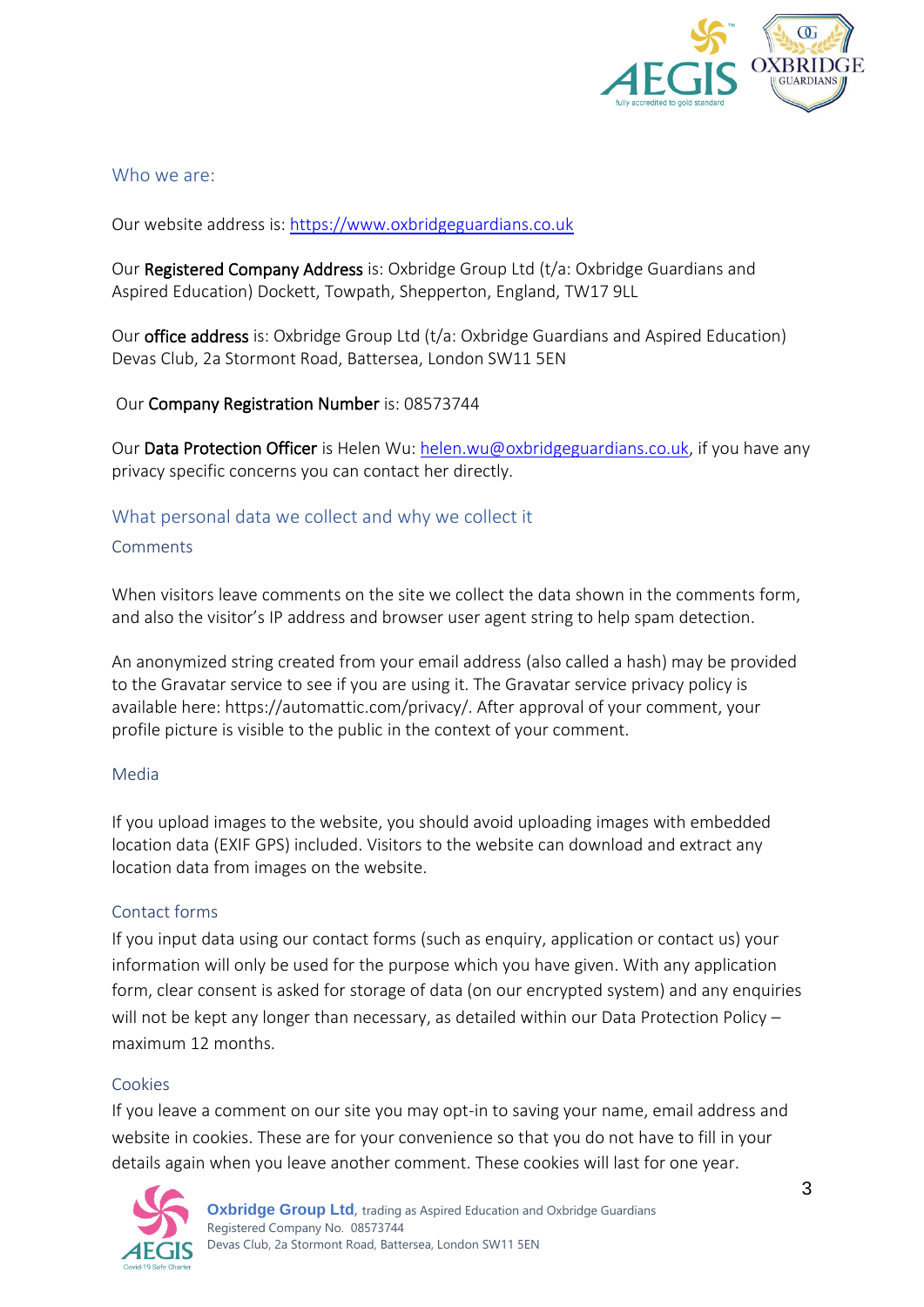

If you visit our login page, we will set a temporary cookie to determine if your browser accepts cookies. This cookie contains no personal data and is discarded when you close your browser.

When you log in, we will also set up several cookies to save your login information and your screen display choices. Login cookies last for two days, and screen options cookies last for a year. If you select "Remember Me", your login will persist for two weeks. If you log out of your account, the login cookies will be removed.

If you edit or publish an article, an additional cookie will be saved in your browser. This cookie includes no personal data and simply indicates the post ID of the article you just edited. It expires after 1 day.

# <span id="page-3-0"></span>Embedded content from other websites

Articles on this site may include embedded content (e.g. videos, images, articles, etc.). Embedded content from other websites behaves in the exact same way as if the visitor has visited the other website.

These websites may collect data about you, use cookies, embed additional third-party tracking, and monitor your interaction with that embedded content, including tracking your interaction with the embedded content if you have an account and are logged in to that website.

# <span id="page-3-1"></span>Analytics

## <span id="page-3-2"></span>Who we share your data with

If you send an enquiry or submit an application, data is treated in line with our Data Protection Policy. Information is stored and shared in line with GDPR guidelines. Express permission is sought for an application with details of information stored.

## <span id="page-3-3"></span>How long we retain your data

If you leave a comment, the comment and its metadata are retained indefinitely. This is so we can recognize and approve any follow-up comments automatically instead of holding them in a moderation queue.

For users that register on our website (if any), we also store the personal information they provide in their user profile. All users can see, edit, or delete their personal information at any time (except they cannot change their username). Website administrators can also see and edit that information.

## <span id="page-3-4"></span>What rights you have over your data

If you have an account on this site, or have left comments, you can request to receive an exported file of the personal data we hold about you, including any data you have provided